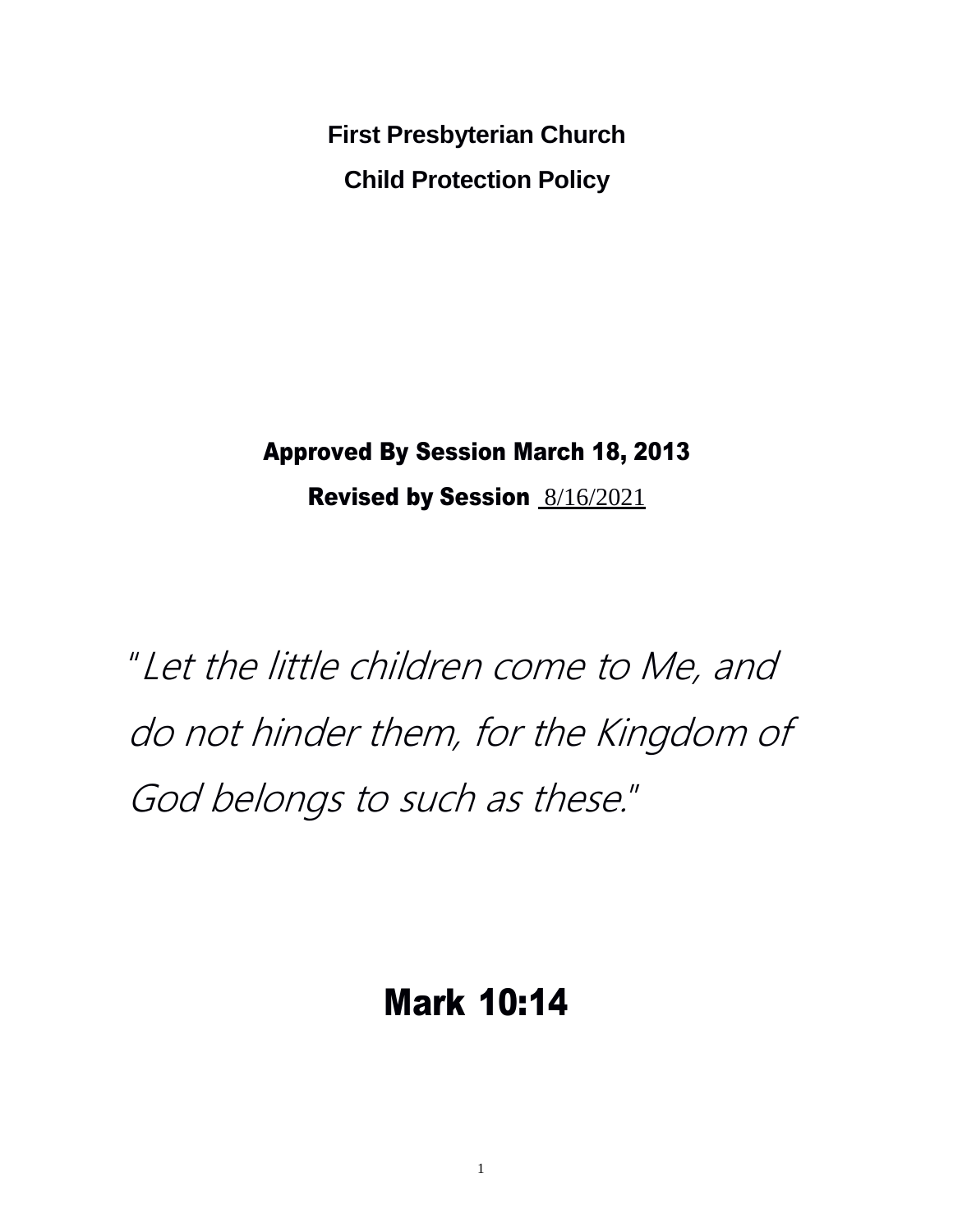# **INFORMATION FOR PARENTS/CAREGIVERS**

First Presbyterian Church wants parents/caregivers to feel confident that the staff, leaders and volunteers have the safety of your child/youth as our number one priority. The goal of our policies, standards, and procedures is to promote a safe and secure environment for all children/youth when they are participating in church sponsored activities or programs.

The Child Protection Policy provides a broad range of standards and procedures, which promote a safe environment for our children/youth. Please feel free to contact your child/youth's leader with questions or concerns you may have or contact a staff member directly at 704-636-1321. Parents are welcome and encouraged to attend a Child Protection Training class, which is required for all staff, leaders and volunteers.

The key to any relationship is communication. We encourage you to get to know your child/youth's leaders and volunteers. Communicating openly with the persons who are working with your son or daughter at church is vitally important as we work together to support your child/youth's faith journey.

Any member of the congregation, volunteer, leader or staff who has been accused of a crime against a child or a violent crime against another adult will be suspended from participating in any children/youth's church sponsored activity or program until the accusation has been cleared. If a member of the congregation, volunteer, leader or staff has been convicted of a crime against a child or a violent crime against another adult, he/she will not be permitted to participate in any children/youth's church sponsored activity or program.

If you believe your child/youth is experiencing any form of mistreatment (injury, bullying, gossip) while participating in any church activity or program, please contact your child/youth's leader directly. The leader may not be aware of the situation with your child. If you have concerns about your child/youth's leader or advisor, please trust your instincts and contact a minister immediately. Sharing your concerns and questions is an important step toward creating a safe environment for all children/youth.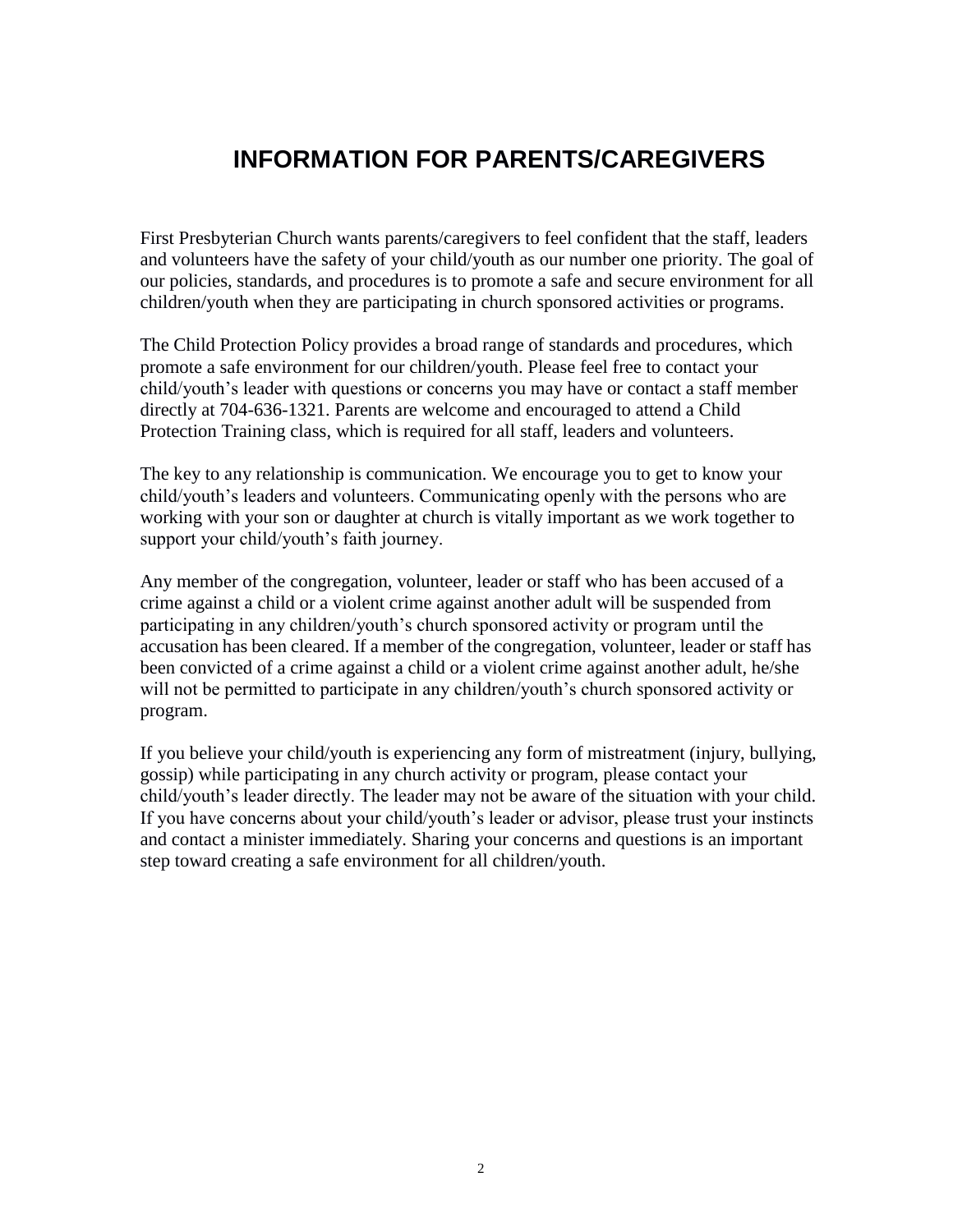#### *Policy Statement*

In keeping with the covenant of baptism, the congregation of First Presbyterian Church (FPC) has committed themselves and their resources to nurture our children/youth emotionally, physically and spiritually. We promise to provide structure, procedures and policies, which will keep children/youth who attend our activities/programs safe from harm and abuse.

First Presbyterian Church, therefore, has established The Child Protection Policy and The Child Protection Training Program. Each volunteer and staff must be screened and trained on the policies and procedures before he/she will be approved to work with any children/youth activity/program. All volunteers and staff must abide by the policies of First Presbyterian Church and the Child Protection Policy. New Discipline Classes will briefly address the intent of the Child Protection Policy and Training.

#### *Policy and Program Definitions*

The State of North Carolina defines a child as anyone from birth to age eighteen. FPC designates a difference between children and youth in programming. For the purposes of this policy, all persons below the age of 12 years will be referred to as children and those 12-18 years old will be referred to as youth.

**Child Abuse** refers to an action or inaction by a parent, leader, advisor, teacher, etc. that harms or threatens to harm a child/youth's physical or mental health and overall well-being. This may include physical abuse, sexual abuse, emotional or verbal abuse and neglect.

#### *Components of the Program*

Each volunteer or staff member must complete the Child Protection Training before being approved to work with children/youth at First Presbyterian Church. Our program has four components:

- 1. SCREENING
- 2. TRAINING
- 3. SUPERVISION/COMMUNICATION
- 4. REPORTING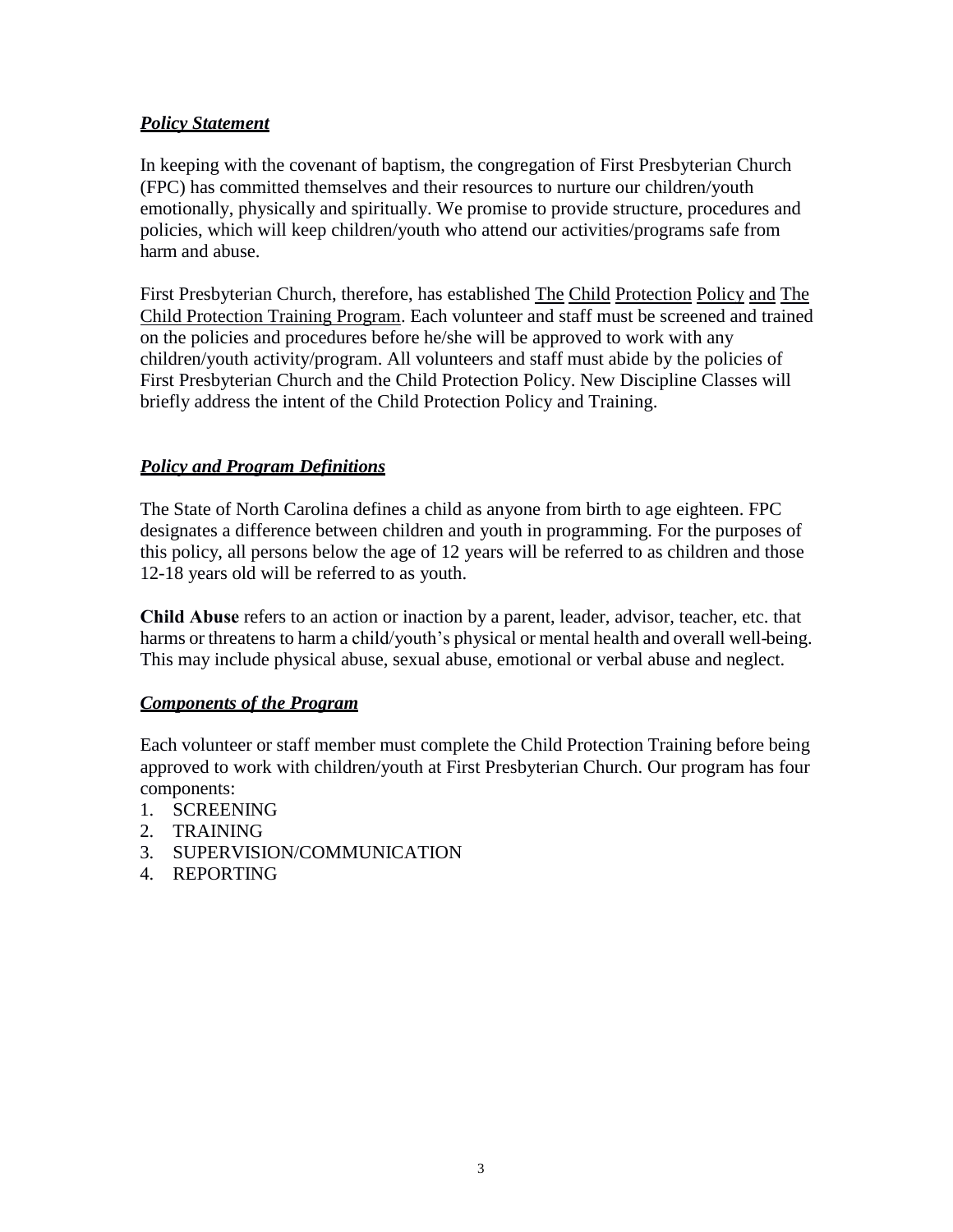#### *SCREENING*

Child Protection screening includes one or more of the following:

- 1. Application: designed to get to know you better
- 2. Reference Checks: may be conducted so we can hear from people you said know you best
- 3. Personal Interview: may be held to ensure your experiences, gifts and passions meet the position where you may serve
- 4. Background Checks: will be conducted every 3 years in conjunction with the training

Your staff contact person will know which steps need to be taken to protect you and the children/youth with whom you will be working.

#### *TRAINING*

The Child Protection Training is required for all persons who serve children/youth or work around children/youth on a regular basis. The purpose of this class is to raise awareness of child abuse/child neglect issues as well as present FPC's Child Protection Policy and the "dos and don'ts" when working with children/youth.

The **initial training or updates in policy** must be completed in a face-2-face class. Each person must participate in the **training every 3 years**. The review training (if no change in policy in the last 3 years) will be available through the online class (which must be completed within the designated time frame) or through attendance in the face-2-face class.

#### **Child Protection Training** will

- Be updated every 3 years
	- Face-2-face or
	- **Online**
- Include information
	- Child abuse, neglect and exploitation definitions and other information
	- **FPC**'s Supervision/Interaction Guidelines
	- Reporting requirements and procedures, if abuse or neglect is suspected
	- Tips for interacting with someone who reports abuse or neglect
- Require participants to complete the following
	- **No Volunteer Information Form**
	- Leader Covenant Form
	- Provide information needed for FPC to conduct a background check
	- $\blacksquare$  Submission of quiz, if completing the online training
- Offered
	- 4 times a year as a face-2-face class
	- $\blacksquare$  Additionally, at the request of staff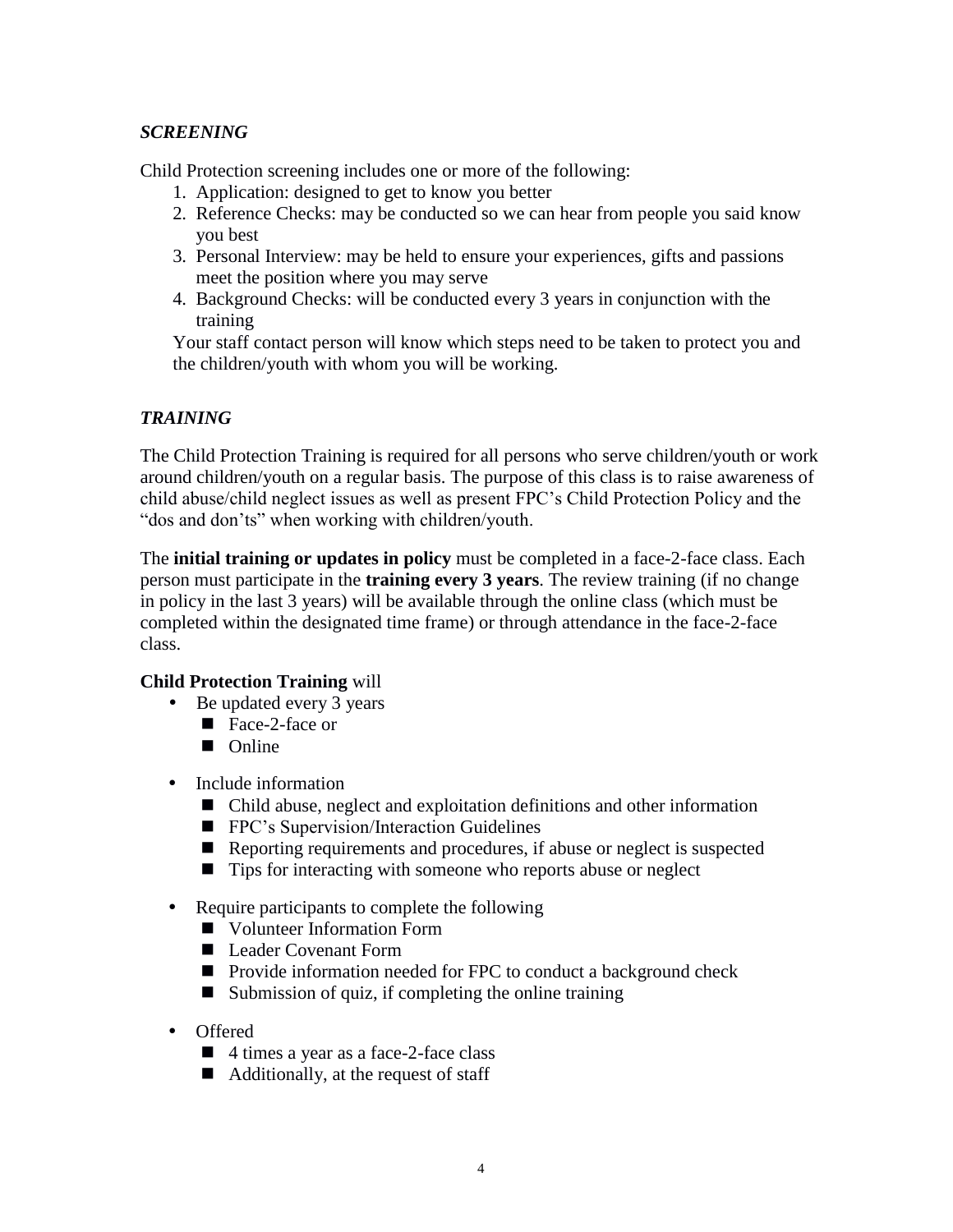#### **Interaction and Supervision with Children/Youth**

The selection and supervision of leaders, volunteers, advisors and teachers is primarily the responsibility of the staff who supervises that area, but we all have a role in keeping one another accountable. It is the responsibility of FPC to provide proper supervision during all children/youth activities/programs. We must work together to ensure the interactions between staff, leaders, advisors, teachers, volunteers and children/youth are appropriate and above reproach. Our interaction and supervision guidelines are for the protection of the children/youth, as well as for the leaders.

- *1.* Persons who have been an active participant in the life of FPC for at least six (6) months are eligible to work with the children/youth. *In rare situations, exceptions may be permitted if permission is granted by the Session.*
- *2.* All persons working with children/youth must be at least five (5) years older than the oldest child/youth in the group. *In rare situations, exceptions may be permitted if permission is granted by the Session.*
- **3.** At least two (2) adults or one (1) adult and one (1) youth will be present to supervise all activities involving children/youth.
	- a) All must be trained and familiar with the Child Protection Policy.
	- b) When possible, supervisors should avoid being alone with a child/youth.
	- c) FPC rooms used for children/youth will have doors equipped with windows or the door must remain open.
- **4.** Adequate personnel must be provided and maintained before and after an event until all children/youth are in the custody of their parents or guardians. (Exception is youth who are driving. Please see transportation section.)
- **5.** All children at the church are the responsibility of their parent(s) and will not be left unattended. Parents must provide written permission to allow older children to come to their parents' classes or leave a class with an older sibling or a non-parent.
- **6.** Children are not allowed to go to another location, including restrooms, unless they are accompanied by or are under the watchful eye of an adult.
- **7.** Child/youth personal information will be kept in confidence by staff and leaders. This information will only be released to authorized individuals on a need-to-know basis.
- **8.** Off-site activities
	- a) Parent Permission/Release Form will be required for each off premises activity involving children/youth. **(***Form: PP1***)**
		- i. Forms must be signed by a parent/guardian and submitted prior to the trip.
		- ii. Forms must include the destination, mode of transportation, driver(s) and staff or volunteer leading the activity.
		- iii. The activity leader must have the permission slips in their possession during the trip.
	- b) Chaperones must be the same gender as the children/youth in the group.
	- c) Adult to child/youth ratio
		- i. One (1) adult to five (5) children is recommended.
		- ii. One (1) adult to ten (10) youth is recommended.
	- d) In rare cases, youth may be permitted to drive to and from off-site events.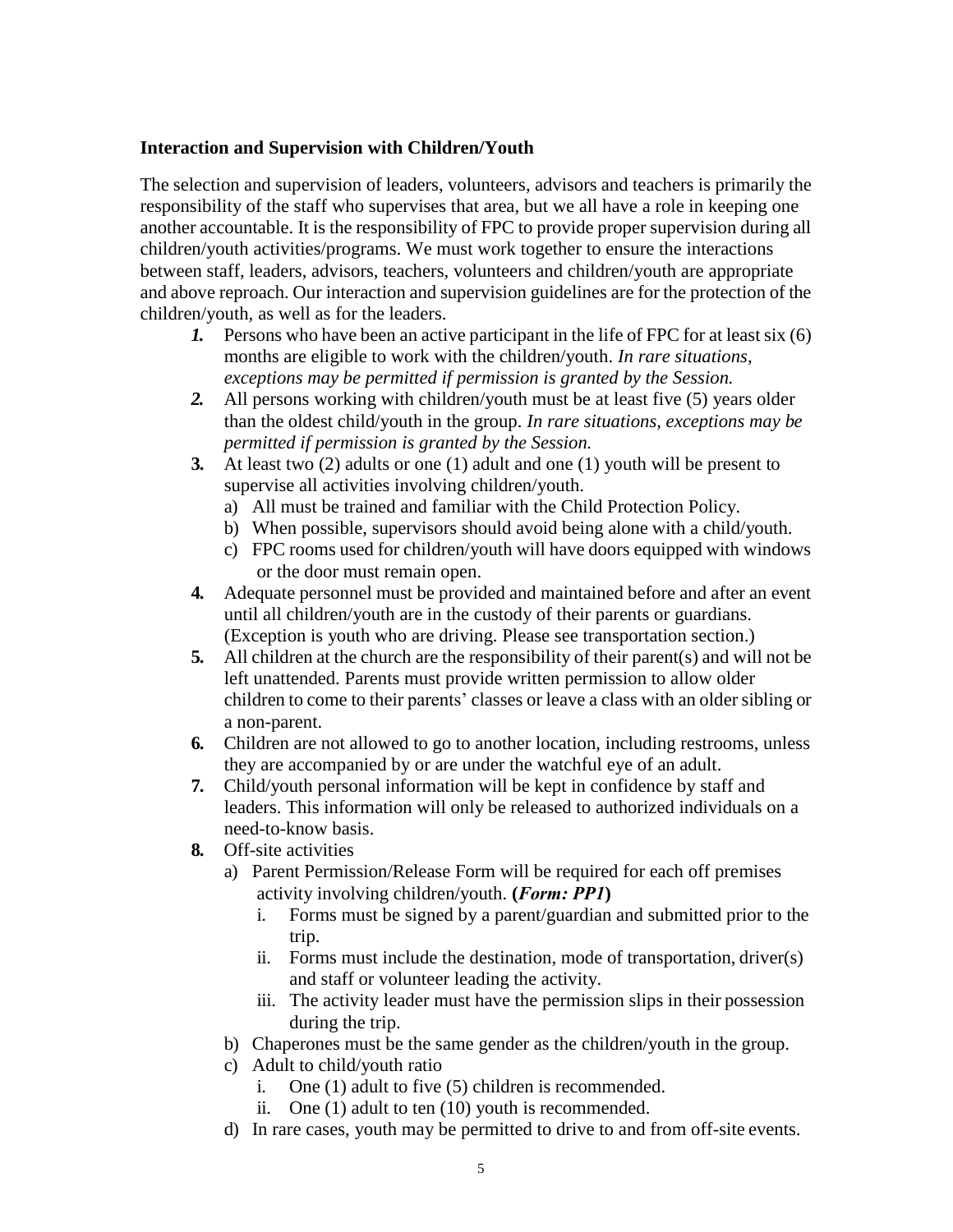This is done under the direction of the parent(s)/guardian(s) with written justification to the activity leader. (Text messages will be acceptable.) FPC assumes no responsibility for students who drive themselves or others.

- **9.** Overnight activities
	- a) Parent Permission/Release Form will be required for each overnight activity involving children/youth.
		- i. Forms must be signed by a parent/guardian and submitted prior to the trip. **(***Form: PP2***)**
		- ii. Forms must include the destination, length of the trip, mode of transportation, driver(s) and staff or volunteer leading the activity.
		- iii. The activity leader must have the permission slips in their possession on the activity.
	- b) Chaperones must be the same gender as the children/youth in the group. A minimum of 2 chaperones per gender are required.
	- c) Adult to child/youth ratio
		- i. One (1) adult to five (5) children is recommended.
		- ii. One (1) adult to ten (10) youth is recommended.
	- d) Youth are NOT permitted to drive to overnight events.
- **10.** Transportation
	- a) Parents will be informed of the transportation plans, including the driver(s), church van or personal vehicles.
		- i. When using the church van, 1 adult (the driver) and multiple children/youth will be acceptable.
		- ii. If personal vehicles are used, 1 adult (the driver) and multiple children/youth will be acceptable.
	- b) If mentors and confirmands are attending activities together, the parent and the mentor may make arrangements for transportation. In this event, the arrangement does not involve FPC, therefore, FPC's Child Protection Policies do not apply, nor does FPC assume any responsibility.
	- c) Children/youth riding with non-parent, including leaders and volunteers, or non-sibling must have prior written parental permission. Text messages will be acceptable.
	- d) Children/youth may not ride with high school drivers during church sponsored activities.
- **11.** Social Media
	- a) FPC operates and maintains several social media sites (FPC website, Facebook, Instagram, etc.) for sharing church information and activities.
		- i. Only designated persons may post information/pictures to FPC's social media sites.
		- ii. Parents/guardians may choose to allow or not allow pictures of their child/youth to be posted on FPC's social media sites. (*Form: PP3*)
	- b) Participation in live streaming events will be considered as consent.
	- c) Staff, leaders and volunteers may NOT post information/pictures from church events of children/youth on their personal websites.
		- i. They may "share" the postings from FPC's sites.
- **12.** Communications with children/youth
	- a) Many times, communication via email/text is more efficient and effective,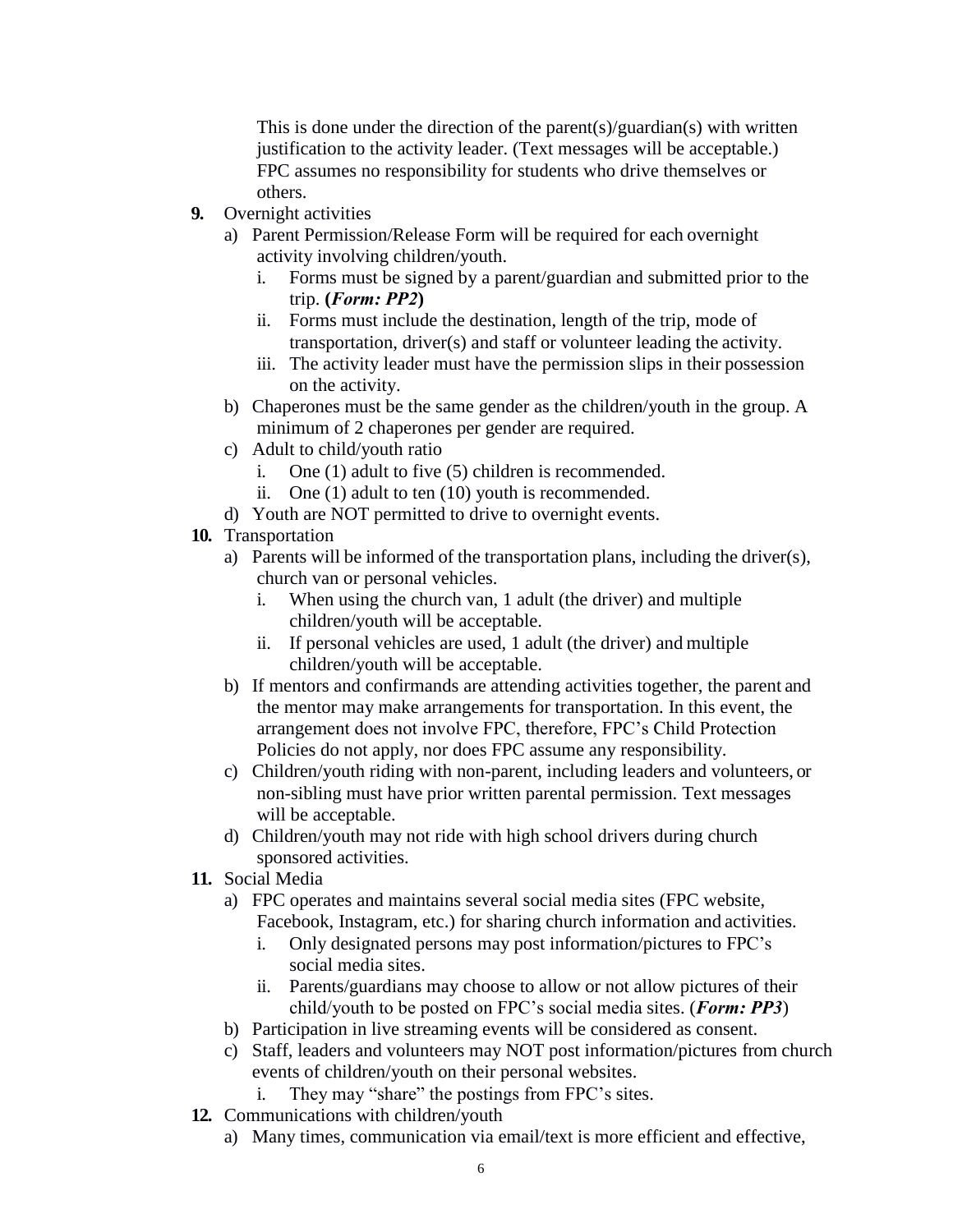especially with youth. FPC will provide parents with a form to indicate their preferences when staff/leaders/volunteers need to communicate with their child/youth.

- b) Parents must give written permission for their child/youth to receive emails/texts from staff/leaders/volunteers. *(Form: PP4)*
	- i. Parents may choose to be "cc'd" on communications between staff/leaders/volunteers.
- c) Best practice is to email/text groups with needed information.
- d) Individual email/text to a child/youth by staff/leader/volunteer is not appropriate in most circumstances.
	- i. In the event, a staff member/leader/volunteer is providing support or counsel in confidential matters or spiritual care and determine the time is not right to involve the parents, the staff/leader/volunteer will share the contents with a pastor. If the staff member is a pastor, he/she will share this information with other designated leaders. Best practice is to print with date and time stamp to be kept on file.

#### **REPORTING**

Our governing principle is that we know it is in God's heart and will for us to care for and protect children/youth. (Matthew 18:1-10) Therefore, all persons, in the course of his/her employment or volunteer efforts with First Presbyterian Church, have a *responsibility to report* any suspected or actual abuse or neglect, past or present, regardless of where the suspected abuse occurred. In addition, NC law (G.S. 7B-301(a) requires "any person (18 years of age or older) or institution who has cause to suspect that any juvenile is abused, neglected or dependent...or has died as a result of maltreatment" to make a report to the county department of social services where the child resides or is found.

If you suspect a child/youth is being abused or neglect, do not be afraid to report it.

#### **Reporting Procedure**

When staff/leader/volunteer suspects abuse/neglect, he/she must report the abuse/neglect immediately, but no later than twenty-four (24) hours after his/her first suspicion. ALL reports will be taken SERIOUSLY. If abuse/neglect is suspected, under no circumstances should the person with the suspicion or who received a report of abuse/neglect conduct any investigation or ask specific questions about the allegation. This may negatively impact the official investigation

- The report may be made
- Directly to the NC Department of Social Services of Rowan County
- (704-216-8498) or appropriate law enforcement agency
	- To a pastor, who will assist with reporting to Social Services

• Regardless of how the initial report was made, the staff/leader/volunteer must notify a pastor immediately or no later than twenty-four (24) hours of the suspected abuse/neglect or after making the report, whichever comes first. **The pastor will**

- Take all reports seriously and will not judge them as premature.
- $\blacksquare$  Will be supportive of the individuals who, in good faith, reports actual or reasonably suspected cases of abuse/neglect.
- Will complete and file the Form for Reporting Suspected Abuse. *(Form: R1)*
- Will notify FPC's liability insurer.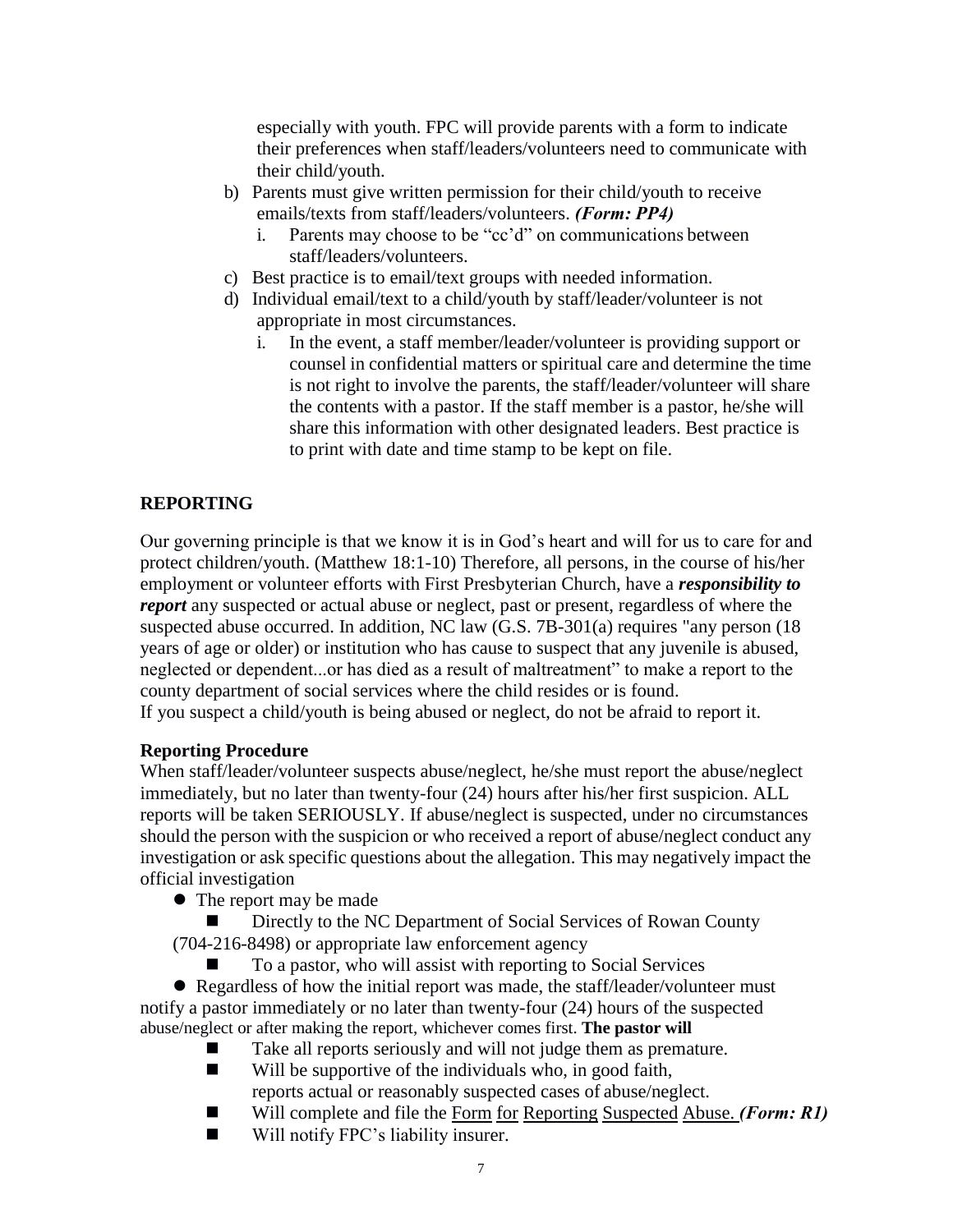- Will immediately notify the parents/guardians of the suspected victim.
- Will be responsible for making public statements to the media regarding the alleged offense.
- Persons who are accused
	- Will be immediately relieved of further responsibilities until the investigation is completed and the allegations are cleared orsubstantiated.
	- **Must be treated with dignity and support.**
	- $\blacksquare$  May be reinstated by the pastor, if and when he/she has been cleared of the alleged abuse.

## **CHILD PROTECTION POLICY FORMS AND INFORMATION**

- **•** FPC Child Protection Policy Packet
	- Volunteer Information Form **(T1)**
	- Leader Covenant **(T2)**
- Child Abuse/Neglect Reporting Form **(R1)**
- **•** Permission Forms
	- Off-site Permission/Release Form **(PP1)**
	- Overnight Permission/Release Form **(PP2)**
	- Social Media Permission Form **(PP3)**
	- Child/Youth Communication Form **(PP4)**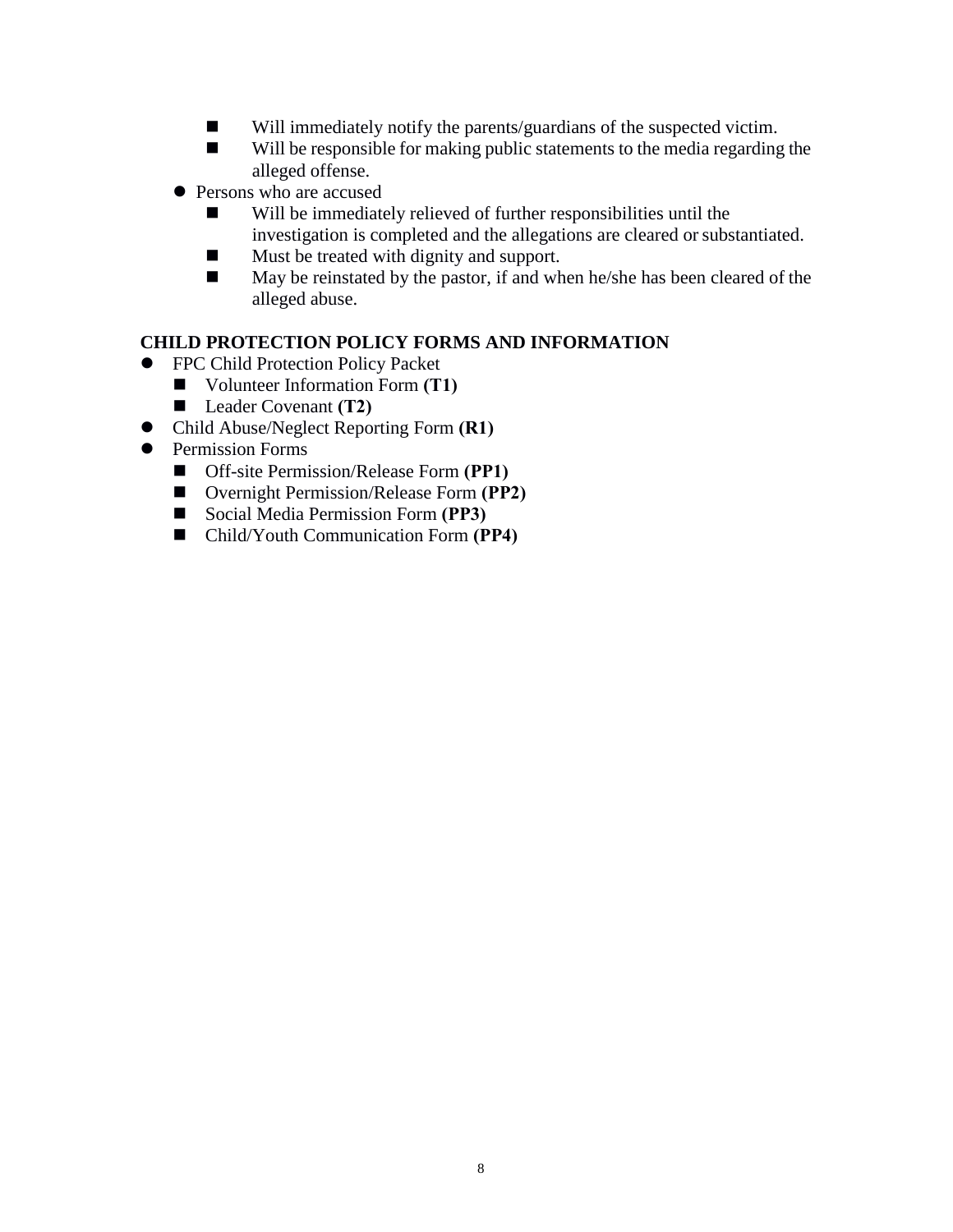# **VOLUNTEER INFORMATION FORM FOR PERSONS WORKING WITH CHILDREN AND YOUTH FIRST PRESBYTERIAN CHURCH, SALISBURY, NC**

The congregation of First Presbyterian Church is committed to providing a nurturing, safe, and secure environment for all children, youth and volunteers who participate in ministries and activities sponsored by our church. Thank you for helping us fulfill this commitment by providing us with the information requested in this form.

#### **VOLUNTEER INFORMATION**

| Name (First) (Middle)                                                                                                                                                                                                          | (Last)            |  |
|--------------------------------------------------------------------------------------------------------------------------------------------------------------------------------------------------------------------------------|-------------------|--|
|                                                                                                                                                                                                                                |                   |  |
| City, Zip Code                                                                                                                                                                                                                 |                   |  |
|                                                                                                                                                                                                                                | Cell Phone        |  |
| Date of Birth                                                                                                                                                                                                                  | Social Security # |  |
| (We only need your driver's license number if you will be driving children/youth for<br>church sponsored events/trips.)                                                                                                        |                   |  |
| Driver's License # State Issued State Issued State Issued State Issued State Issued State Issued State Issued State Issued State Issued State Issued State Issued State Issued State Issued State Issued State Issued State Is |                   |  |
| How long have you been an active participant in the life of First Presbyterian Church?                                                                                                                                         |                   |  |
|                                                                                                                                                                                                                                |                   |  |
| List all previous church work involving children and youth (church name, address, contact<br>person, type of work, dates, etc.)                                                                                                |                   |  |
|                                                                                                                                                                                                                                |                   |  |

List all previous non-church work involving children/youth. Be specific.

What training have you received in the care and nurture of children and youth? (CPR, First Aid, Life Guard, include certification if any)

#### **(OVER)**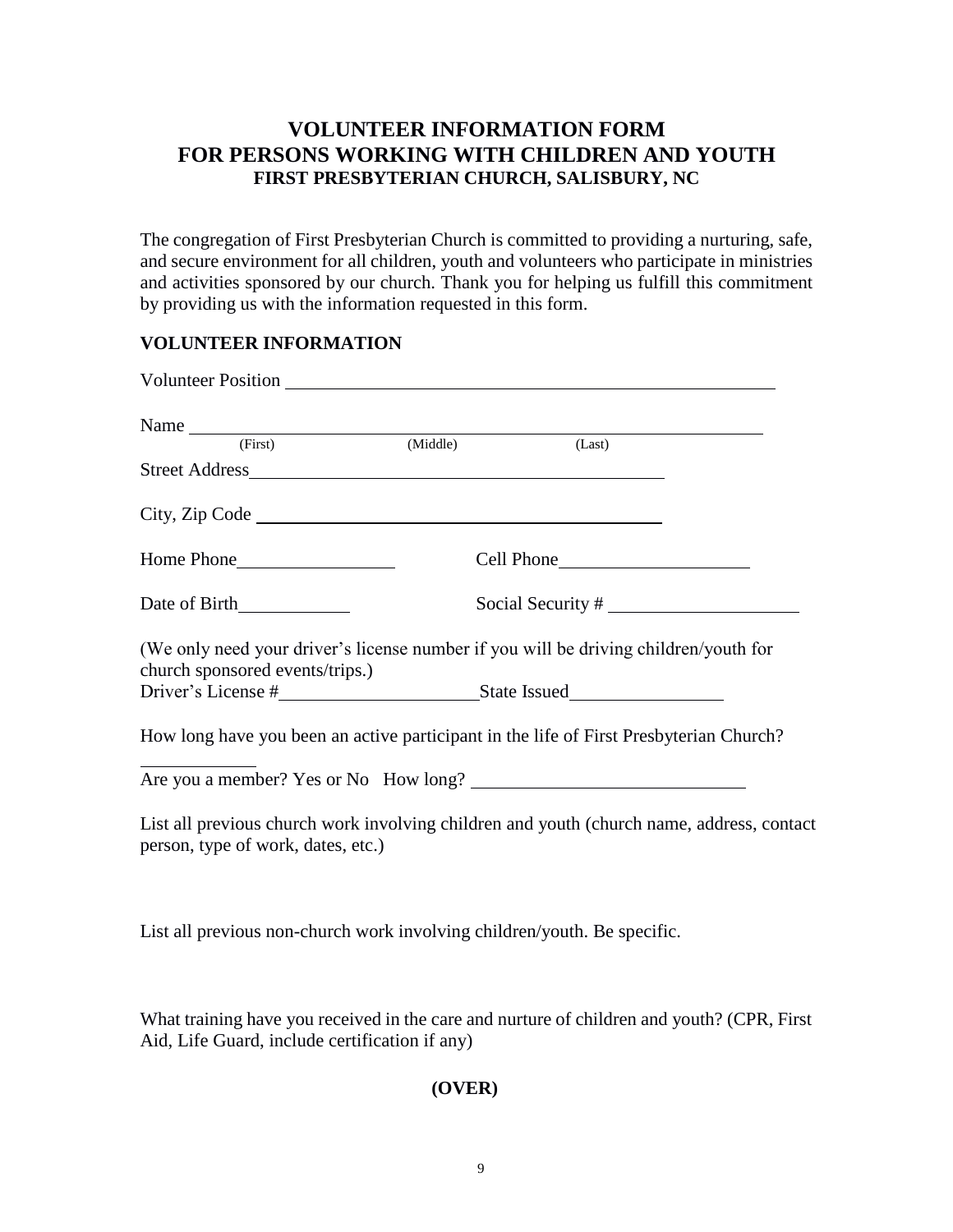#### **PERSONAL REFERENCES**

**(People who are not related to you by blood or marriage. If your reference is a member of FPC, you can just provide their name and phone number.)**

|         | Phone<br><u> 1989 - Andrea Station Barbara, politik a</u> |  |
|---------|-----------------------------------------------------------|--|
|         |                                                           |  |
| Address |                                                           |  |
|         |                                                           |  |
|         |                                                           |  |
|         |                                                           |  |
|         |                                                           |  |
|         |                                                           |  |
|         | Phone                                                     |  |
|         |                                                           |  |
|         |                                                           |  |

The information contained in this form is correct. I authorize any references, background checks or churches listed in this form to give any information they may have regarding my character and fitness for working with children and youth. I hereby release anyindividual, church, or organization from any and all liability for damages which may result to me, my heirs, or family for compliance with this authorization.

Your signature on this form confirms your understanding and agreement that:

In the event allegations of criminal or sexual misconduct arise regarding your conduct while you serve in the above described capacity(ies), the church will fully cooperate with any investigation.

| <b>Signature</b> |  |
|------------------|--|
|                  |  |

Date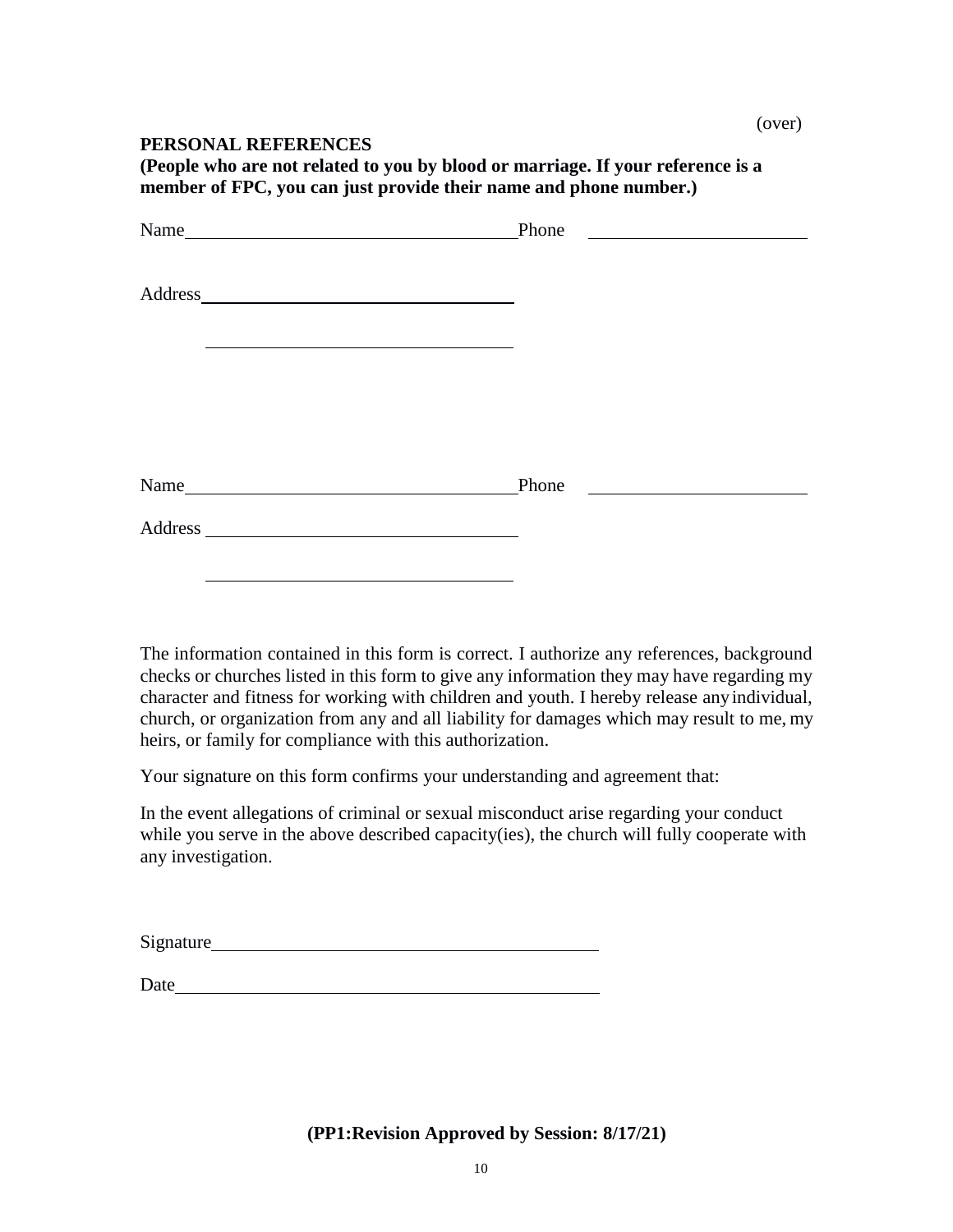## **LEADER COVENANT FIRST PRESBYTERIAN CHURCH, SALISBURY, NC**

I have read and understand the Child Protection Policy. and I have attended the Child Protection Training Program. I agree to follow and abide by the policies and procedures of First Presbyterian Church, Salisbury, NC and in particular the Child Protection Policy. I agree to refrain from inappropriate conduct in the performance of my volunteer services on behalf of First Presbyterian Church, Salisbury, NC. I agree to share God's love with the children/youth I am serving.

Please include the date for the appropriate training for this cycle.

- Initial Face-2-Face Training, Date:
- Online Training, Date:
	- $\blacksquare$  Please submit the online quiz with this form.

Applicant's Name (Please Print)

Applicant's Signature

Signature of CPT Leader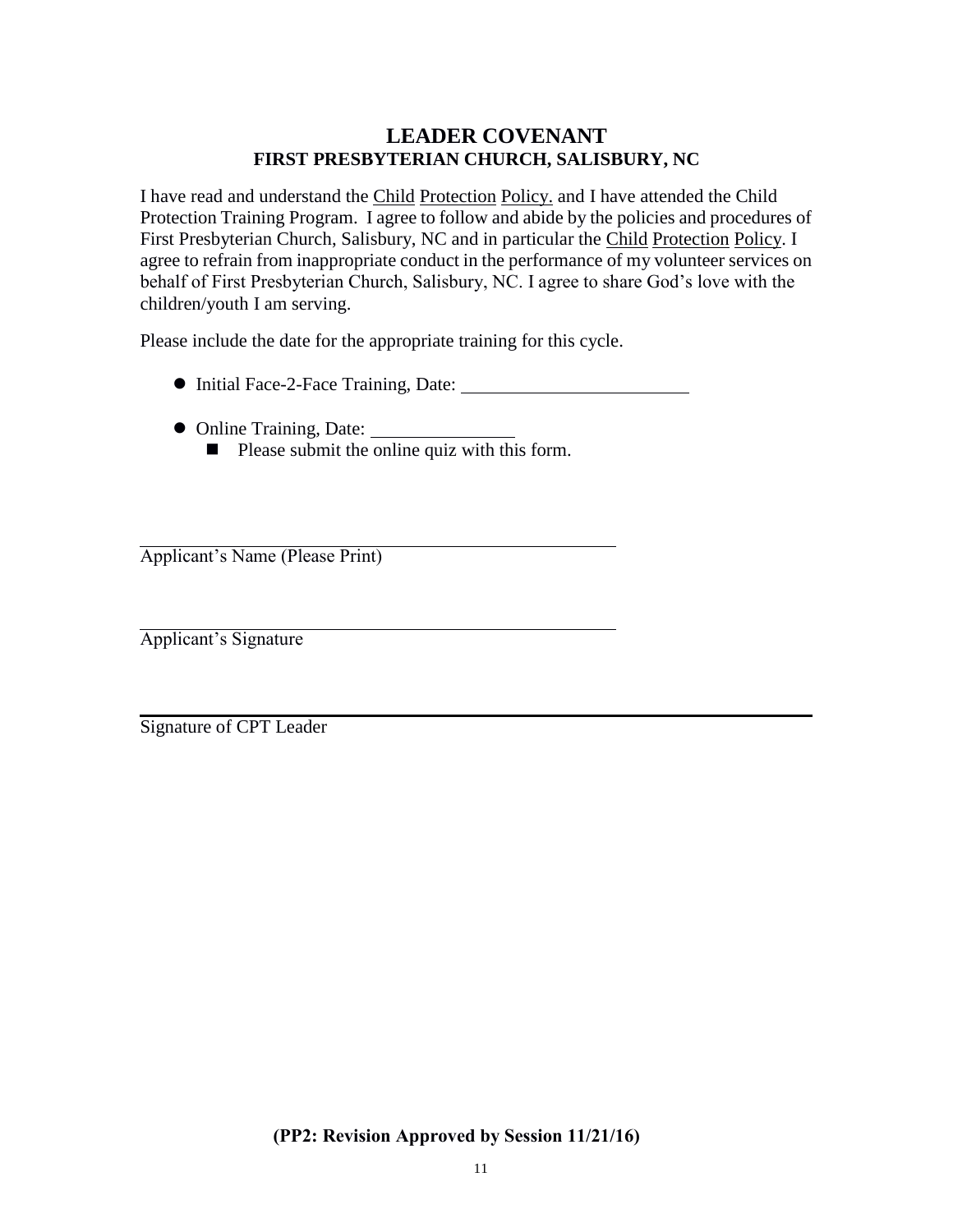#### **REPORTING SUSPECTED ABUSE FIRST PRESBYTERIAN CHURCH, SALISBURY, NC**

After report has been made to the Rowan County Department of Social Services, Local law enforcement or a minister of First Presbyterian Church, please complete this form. It is to be submitted to a pastor of First Presbyterian Church as soon as possible but within 24 hours of making the report. The pastor will be responsible for following up with the authorities and making a report to the insurance company.

#### **Remember:** *Under no circumstances should the person making the report attempt to conduct any further investigation on their own initiative.*

Name of the Person Observing the Suspected Abuse or Child/Youth who Reported the Suspected Abuse:

Date the Suspected Abuse was witnessed or was reported to You:

DESCRIPTION OF SUSPECTED ABUSE (include as many details as possible):

Other Possible Witnesses to the Suspected Abuse:

Date, Time and Agency to which the Report Was Made:

- Date and Time:
- Agency:

Signature of Person Completing Form:

**(R1: Approved by Session 8/17/21)**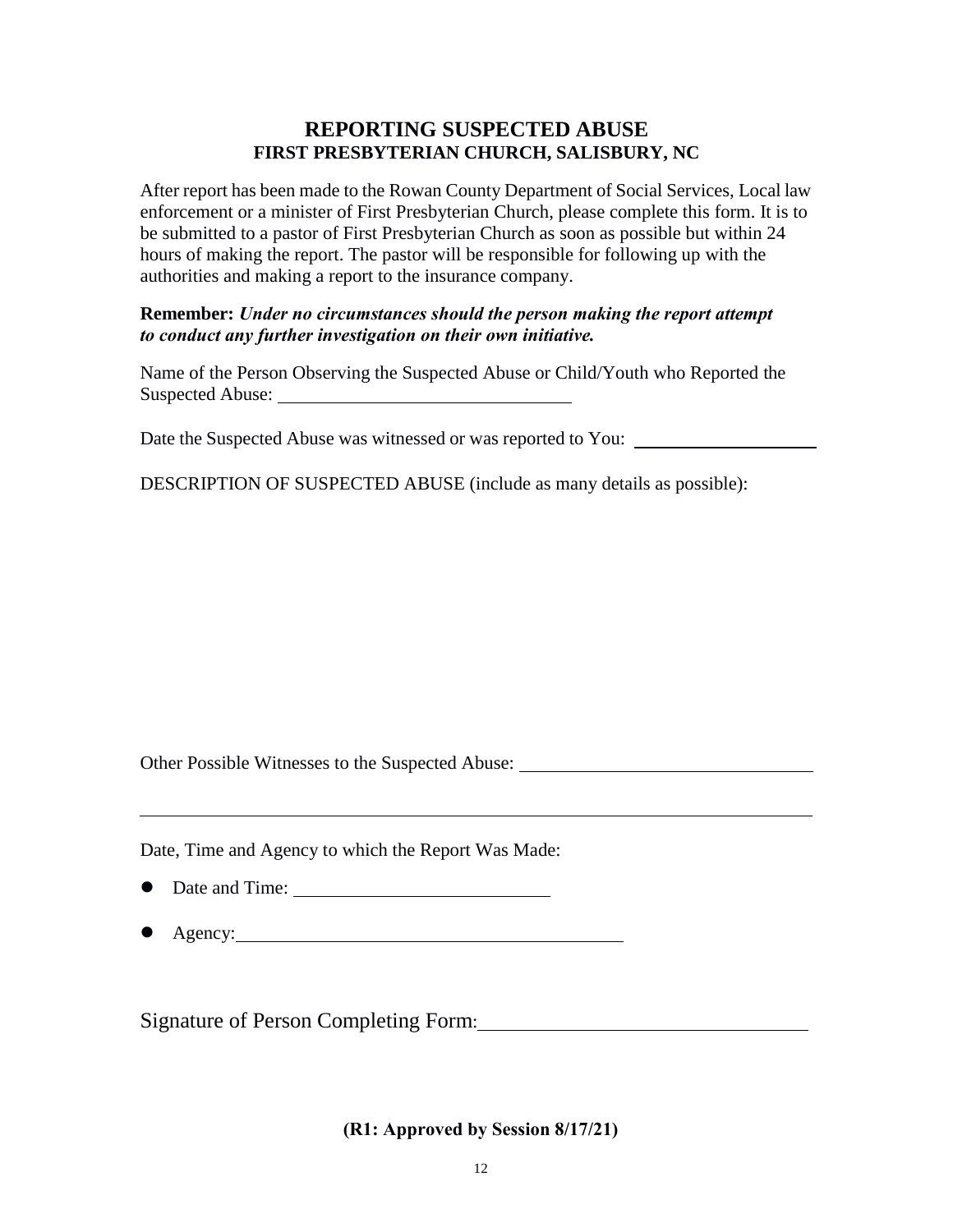# **OFF-SITE ACTIVITIES PERMISSION-RELEASE FORM FIRST PRESBYTERIAN CHURCH, SALISBURY, NC**

| TRANSPORTATION: CHURCH VAN OR PRIVATE CARS OR WALKING |  |  |
|-------------------------------------------------------|--|--|
|                                                       |  |  |

I give my permission for my above named child/youth to join the above-mentioned activity with First Presbyterian Church away from the church grounds. Emergency contact number for the Activity Leader will be provided to parents/guardians. Every effort for safety will be taken.

I hereby release First Presbyterian Church, its staff, volunteers and activity leaders from responsibility and liability for any injury or illness that my child may sustain during this activity. In the event of an emergency, I hereby authorize an adult leader, as agent for me, to consent to any X-ray, examination, medical, dental or surgical diagnosis; treatment and hospital care advised and supervised by a physician, surgeon, or dentist (as appropriate) licensed to practice under the laws of the state where the services are rendered. I expect to be contacted as soon as possible.

PARENT/GUARDIANSIGNATURE

DATE CELL NUMBER(S)

ADDITIONAL INFORMATION (drug/food allergies, medical conditions to be monitored, etc.)

**(PP1: Approved by Session 8/17/21)**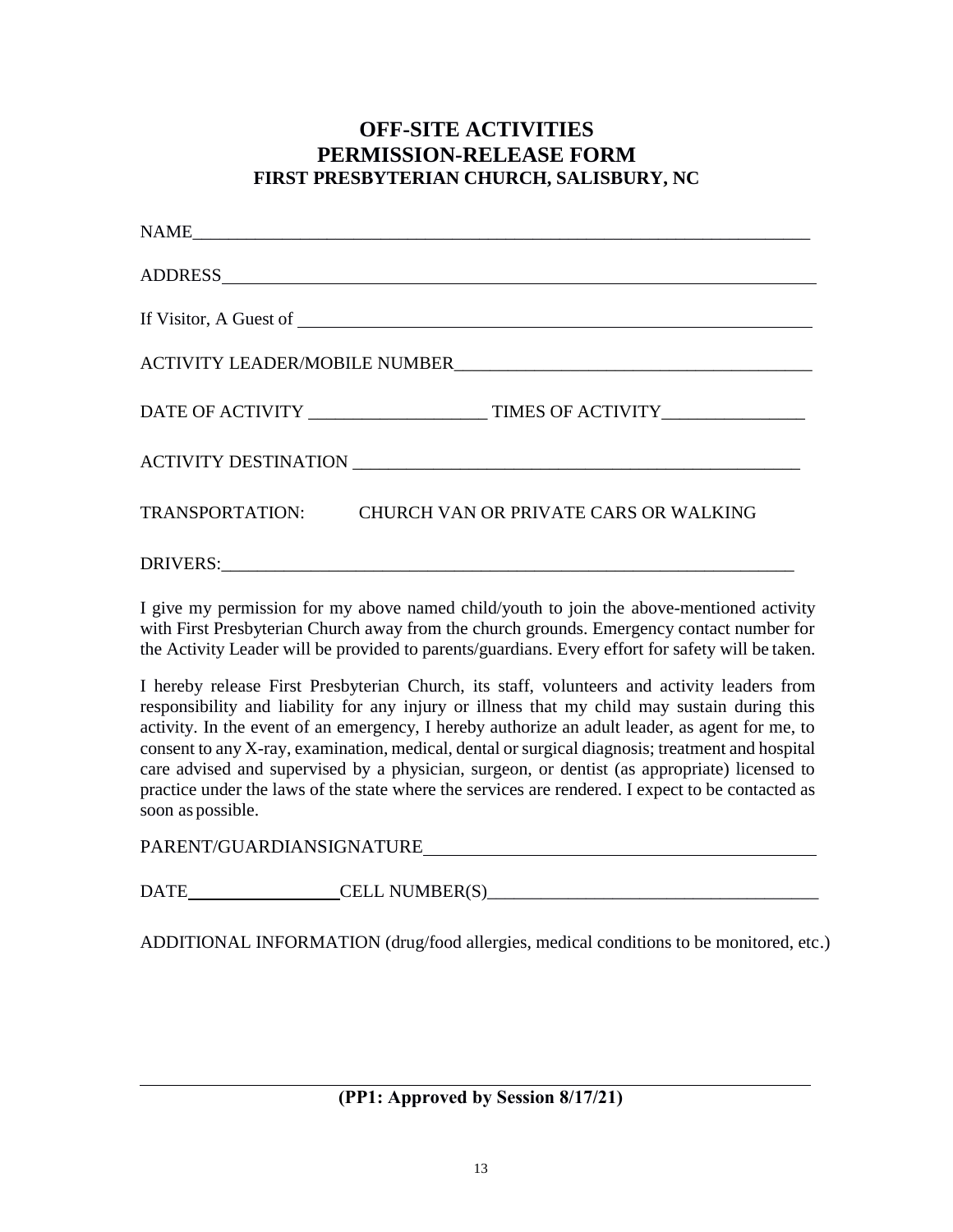# **OVERNIGHT ACTIVITIES PERMISSION-RELEASE FORM FIRST PRESBYTERIAN CHURCH, SALISBURY, NC**

| TRANSPORTATION: CHURCH VAN OR PRIVATE CARS OR WALKING |  |  |
|-------------------------------------------------------|--|--|
|                                                       |  |  |

I give my permission for my above named child/youth to join the above mentioned activity with First Presbyterian Church away from the church grounds. Emergency contact number for the Activity Leader will be provided to parents/guardians. Every effort for safety will be taken.

I hereby release First Presbyterian Church, its staff, volunteers and activity leaders from responsibility and liability for any injury or illness that my child may sustain during this activity. In the event of an emergency, I hereby authorize an adult leader, as agent for me, to consent to any X-ray, examination, medical, dental or surgical diagnosis; treatment and hospital care advised and supervised by a physician, surgeon, or dentist (as appropriate) licensed to practice under the laws of the state where the services are rendered. I expect to be contacted as soon as possible.

PARENT/GUARDIAN SIGNATURE

DATE CELL NUMBER(S)\_\_\_\_\_\_\_\_\_\_\_\_\_\_\_\_\_\_\_\_\_\_\_\_\_\_\_\_\_\_\_\_\_\_\_\_\_

ADDITIONAL INFORMATION (drug/food allergies, medical conditions to be monitored, etc.)

#### **(PP2: Approved by Session 8/17/21)**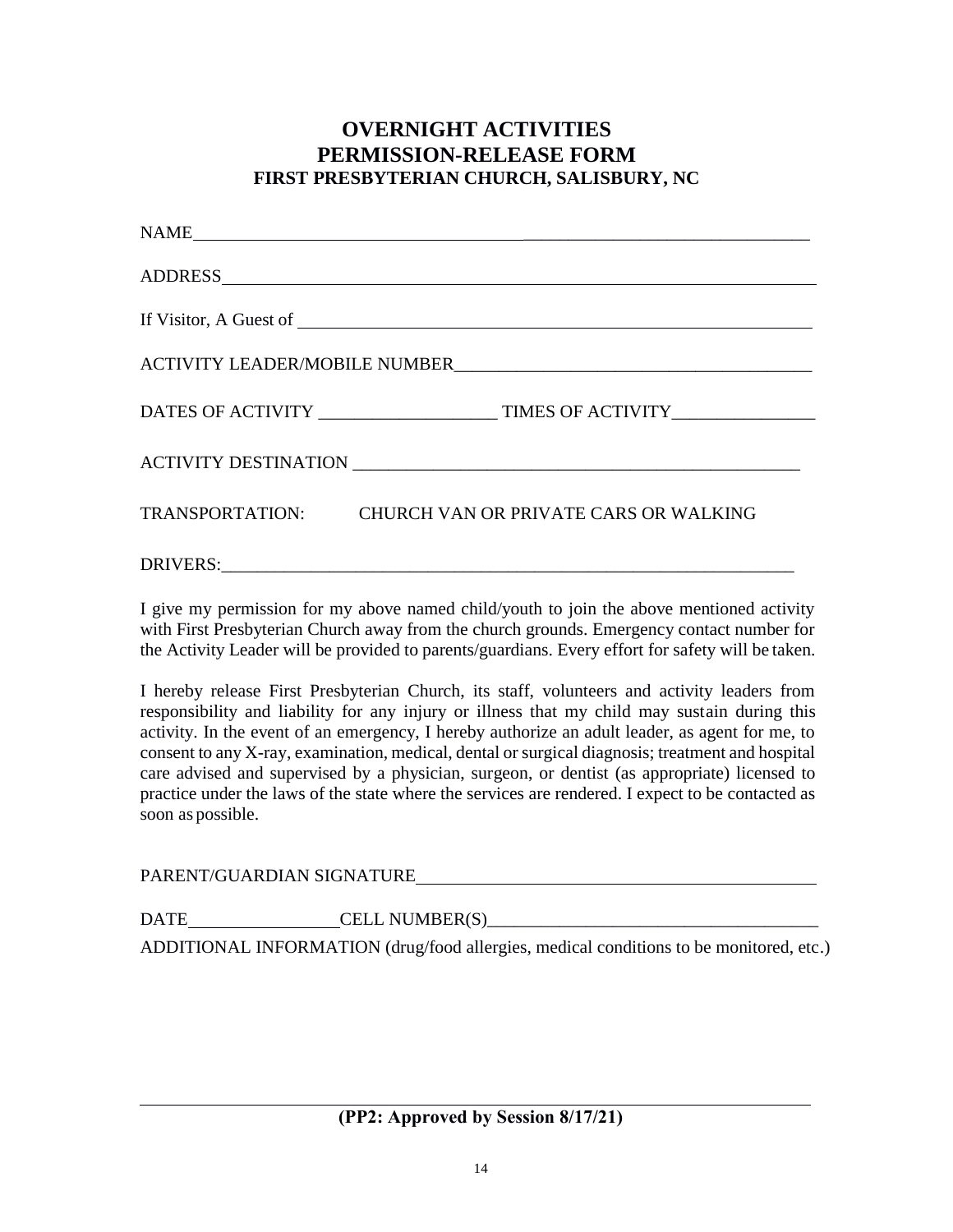# **COMMUNICATION WITH CHILDREN/YOUTH PERMISSION FORM FIRST PRESBYTERIAN CHURCH, SALISBURY, NC**

Many times, communication via email/text is more efficient and effective, especially with youth. This form provides parents an opportunity to indicate their preferences when staff/leaders/volunteers need to communicate with their child/youth. Most communications will be to groups of no less than two  $(2)$ .

NAME

FPC staff/leaders/volunteers may communicate with my child through the following modes (check each that applies and provide the specific contact information to be used):

\_\_\_\_\_\_ Text: cell number \_\_\_\_\_\_\_\_\_\_\_\_\_\_\_\_\_\_\_\_\_\_\_\_\_\_\_\_

\_\_\_\_\_\_Email: email address \_\_\_\_\_\_\_\_\_\_\_\_\_\_\_\_\_\_\_\_\_\_\_\_\_\_

Parents may choose to be "copied" on communications with their child. Please check each that applies and provide the specific contact information to be used):

Text: Parent/Guardian(s) cell number(s)

 $M$ om:  $\blacksquare$ 

Dad:

\_\_\_\_\_\_Email: Parent/Guardian(s) email(s)

Mom:

 $\Box$ ad:

In the event, a staff member/leader/volunteer is providing support or counsel in confidential matters or spiritual care and determine the time is not right to involve the parents, the staff/leader/volunteer will share the contents with a pastor. Pastors will share this information with other designated leaders.

PARENT/GUARDIAN SIGNATURE

DATE

**(PP4: Approved by Session 8/17/21)**